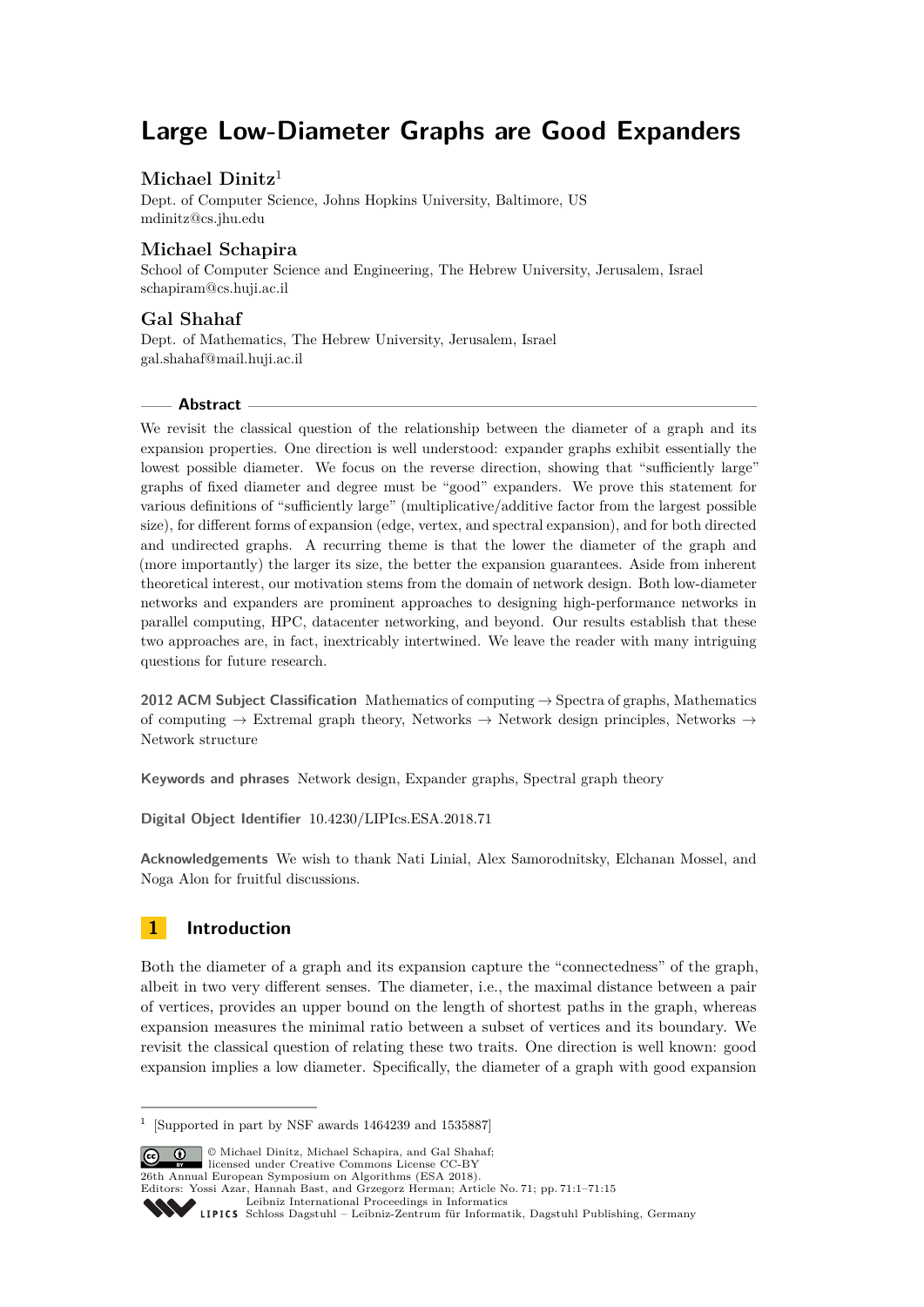#### **71:2 Large Low-Diameter Graphs are Good Expanders**

is  $O(\log n)$  (see, e.g., [\[26\]](#page-13-0)), which is asymptotically the lowest possible. We focus on the opposite, and largely unexplored, direction.

In general, low diameter does not guarantee good expansion. Consider, e.g., a graph on *n* vertices that is a disjoint union of two cliques, each of size  $\frac{n}{2}$ . Removing one edge from each clique and connecting the cliques via two "bridges" results in a  $(\frac{n}{2} - 1)$ -regular graph of diameter 3 with very low expansion (which worsens as  $n \to \infty$ ). We observe, however, that this "bad" graph is significantly smaller than the largest  $(\frac{n}{2} - 1)$ -regular graph of diameter 3 (which is of size  $\Omega(n^3)$ ). Indeed, our investigation below reveals that, in contrast to the above, when the degree and the diameter are fixed and the size of the graph is "sufficiently large", the graph must have "good" expansion. We formalize this statement for different notions of "large", for different forms of expansion (edge, vertex, and spectral expansion), and for undirected/directed graphs. Our results are presented in Section [1.2,](#page-2-0) but informally, "sufficiently large" means that the size of the graph is close to the best-known upper bound on the size, in either a multiplicative or additive setting.

We formalize the above statements and discuss implications of our results for network design and beyond, including the unification of two competing approaches to datacenter network design.

## **1.1 The Degree/Diameter Problem**

Before we can state our results, we must first define what we mean by a "large, low-diameter graph". To start off: how large can a *d*-regular graph of diameter *k* (which we shall refer to as a " $(d, k)$ -graph" henceforth) actually be? An upper bound on the size of such a graph is the classical *Moore Bound* [\[25\]](#page-13-1), denoted by  $\mu_{d,k}$  (see Section [2](#page-4-0) for a formal definition). Extensive research has been devoted to determining the existence of graphs whose sizes match this upper bound (a.k.a., Moore Graphs) or well-approximate it. This line of study, termed the *"degree/diameter problem"*, was initiated by Hoffman and Singleton [\[25\]](#page-13-1). See [\[41\]](#page-13-2) for a detailed survey of results in this active field of research.

Graphs whose sizes exactly match the Moore Bound, referred to as "Moore Graphs" henceforth, only exist for very few values of *d* and *k* [\[25,](#page-13-1) [4\]](#page-12-0). Consequently, various constructions for generating graphs whose sizes come "close" to the Moore Bound, which we call "approximate-Moore Graphs", have been devised.

Specifically, constant multiplicative approximations (MMS-graphs [\[39\]](#page-13-3)) and constant additive approximations (e.g., polarity graphs [\[20,](#page-12-1) [12\]](#page-12-2)) have been devised for the case of diameter  $k = 2$ . Delorme [\[41,](#page-13-2) [16,](#page-12-3) [17\]](#page-12-4) constructed infinite series of  $(d, k)$ -graphs whose sizes arbitrarily approach the Moore Bound for diameters  $k = 3$  and  $k = 5$ . Graph constructions whose sizes approximate the Moore Bound within non-constant multiplicative factors exist for arbitrary values of *k* (examples include, e.g., *de Bruijn* [\[15\]](#page-12-5) and *Canale-Gomez* [\[13\]](#page-12-6) graphs for the undirected case, and *Alegre* and [\[41\]](#page-13-2) *Kautz* [\[19\]](#page-12-7) digraphs for the directed analogue of the problem). While constructing approximate-Moore Graphs whose sizes arbitrarily approach the Moore Bound for arbitrary values of *k* remains an important and widely studied open question, such graphs are believed to exist for sufficiently large *d* and *k*, as conjectured, e.g., by Bollobás in [\[10\]](#page-12-8).

Our investigation of the relation between diameter and expansion also uses the Moore Bound as a benchmark and compares the size of  $(d, k)$ -graphs to  $\mu_{d,k}$ . We consider both multiplicative and additive approximations to the Moore Bound. Our results establish that good solutions to the degree-diameter problem *must* be good expanders, establishing a novel link between two prominent and classical lines of research. In addition, our results yield new expansion bounds for all of the classical constructions of low-diameter graphs discussed above.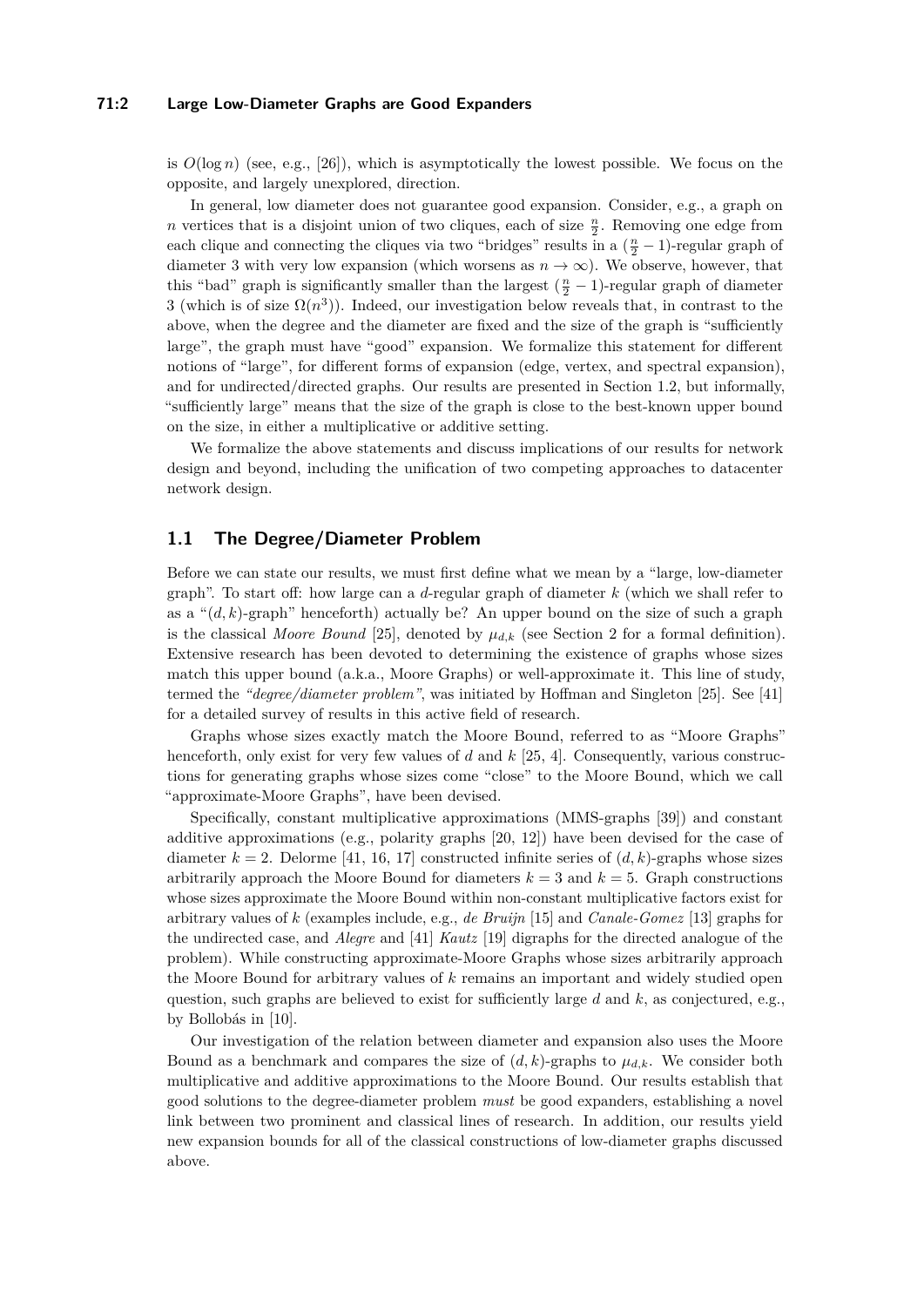|                   | Size                            | <b>Expansion guarantees</b>                                                |  |  |
|-------------------|---------------------------------|----------------------------------------------------------------------------|--|--|
| $(d,k)$ -graph    | $n \geq \mu_{d,k} - O(d^{k/2})$ | $\lambda(G) = O(\sqrt{d})$                                                 |  |  |
|                   | $n>(1-\varepsilon)\mu_{d,k}$    | $\lambda(G) = O(\varepsilon^{1/k})d$                                       |  |  |
|                   | $n = \alpha \cdot \mu_{d,k}$    | $h_e(G) \geq \frac{\alpha d}{2k} \cdot \left(1 - \frac{1}{(d-1)^k}\right)$ |  |  |
|                   |                                 | $\phi_V(G) \geq \frac{\alpha}{2(k-1)+\alpha}$                              |  |  |
| $k=2$             | $\boldsymbol{n}$                | $\lambda(G) \leq \frac{1+\sqrt{1+4(d^2+d-n)}}{2}$                          |  |  |
|                   | $n = \alpha \cdot d^2$          | $h_e(G) \geq \frac{2d+1-\sqrt{4(1-\alpha)d^2+4d+1}}{2}$                    |  |  |
|                   |                                 | $\phi_V(G) \geq \frac{2\alpha}{2\alpha+1}$                                 |  |  |
| $k=3$             | $n = \alpha \cdot d^3$          | $\phi_V(G) \geq \frac{\alpha}{\alpha+1}$                                   |  |  |
| $(d, k)$ -digraph | $n = \alpha \cdot \mu_{d,k}$    | $h_e(G) \geq \frac{\alpha}{2k}(d - \frac{1}{d^k})$                         |  |  |
|                   |                                 | $\phi_V(G) \geq \frac{\alpha \cdot d}{2(d+1)(k-1)+\alpha \cdot d}$         |  |  |

<span id="page-2-1"></span>**Table 1** Summary of Results Relating Expansion and Diameter.

# <span id="page-2-0"></span>**1.2 Our Results**

Our results relating the size of a (*d, k*)-graph to its expansion are summarized in Table [1,](#page-2-1) with  $\lambda(G)$ ,  $h_e(G)$ , and  $\phi_V(G)$  denoting spectral expansion, edge expansion, and vertex expansion, respectively (formal definitions can be found in Section [2\)](#page-4-0).  $\widetilde{\mu_{d,k}}$  is the analogue of the Moore Bound for directed graphs.

We begin in Section [3](#page-5-0) with our main results, which provide bounds on the spectral expansion of large (*d, k*)-graphs. In particular, our results establish that if the size of a graph is very close *additively* to the Moore bound, then the graph is essentially an optimal expander. In addition, if the graph has size that is close *multiplicatively* to the Moore bound, the spectral expansion might no longer be optimal, but is still very good.

We next turn our attention to combinatorial notions of expansion: edge expansion and vertex expansion. We provide (in Section [4\)](#page-9-0) guarantees on both the edge and the vertex expansion of (*d, k*)-graphs in terms of their multiplicative distance from the Moore Bound. Our analysis leverages careful counting arguments to bound the ratio between the cardinality of a set of vertices and the size of its boundary. We also prove, through more refined analyses, improved results for diameters 2 and 3.

The key technical insight underlying our results for spectral expansion is a novel link, which we believe is of independent interest, between the nontrivial eigenvalues of a graph's adjacency matrix and the distance of the graph from the Moore Bound. Specifically, the proofs of our results for spectral expansion rely on the analysis of *non-backtracking paths* in the graph. A path is said to be non-backtracking if it does not traverse an edge back and forth consecutively. We prove that the matrix that corresponds to all non-backtracking paths of length at most *k* must consist of strictly positive entries and shares all eigenvectors of the adjacency matrix *A*. We establish the above algebraic relation between the two matrices by employing the *Geronimus Polynomials* [\[9,](#page-12-9) [44\]](#page-13-4), a well-known class of orthogonal polynomials, as operators acting on the adjacency matrix. Given the spectrum of *A*, an asymptotic estimation of the polynomials' coefficients allows us to bound the spectrum of the non-backtracking paths matrix. We then subtract from the latter the all-ones matrix and use the leading eigenvalue of the remaining matrix (which can be computed directly) to bound the nontrivial eigenvalues of the adjacency matrix *A*.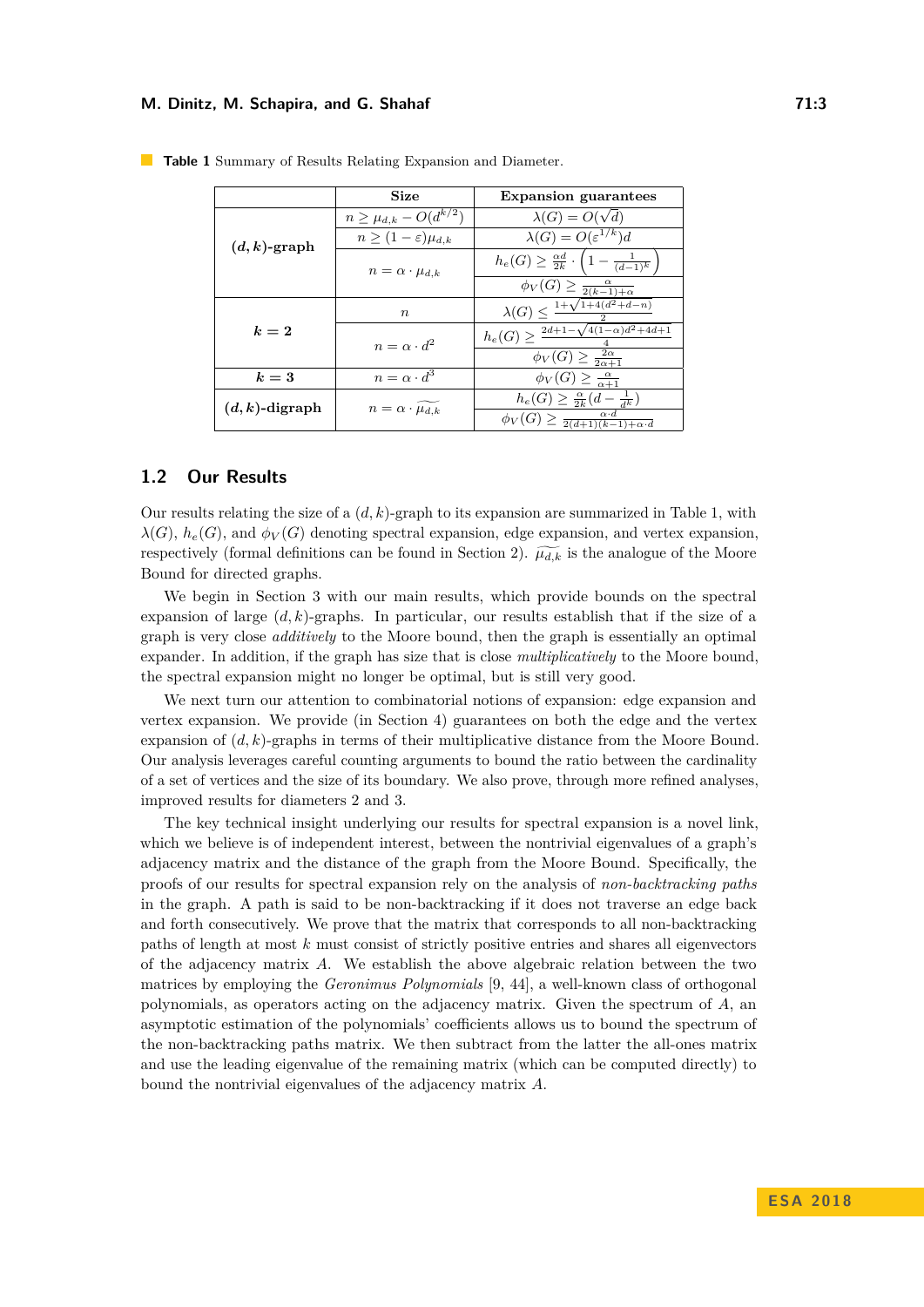# **71:4 Large Low-Diameter Graphs are Good Expanders**

| Construction              | Spectral expansion                                | Edge expansion                                                 | Vertex expansion                                                                                        |
|---------------------------|---------------------------------------------------|----------------------------------------------------------------|---------------------------------------------------------------------------------------------------------|
| de Bruijn $(k = 2)$ [15]  |                                                   |                                                                |                                                                                                         |
| $Canale-Gomez$ [13]       |                                                   | $\frac{a}{2k \cdot 1.57^k} \left(1 - \frac{1}{(d-1)^k}\right)$ | $\frac{1.57^{-k}}{2(k-1)+1.57^{-k}}$                                                                    |
| Alegre digraph $[41]$     |                                                   | $\frac{25\cdot 2^k}{32k\cdot d^k}\left(d-\frac{1}{d^k}\right)$ | $\left(\frac{2}{d}\right)^k \cdot \frac{25d}{16}$<br>$2(d+1)(k-1)+(\frac{2}{d})^k \cdot \frac{25d}{16}$ |
| Kautz digraphs [19]       |                                                   | $\frac{1}{2k}\left(d-\frac{1}{d^k}\right)$                     | $\frac{2(d+1)(k-1)+d}{2}$                                                                               |
| Polarity graph $[20, 12]$ | $\lambda < \frac{1+\sqrt{1+8(d-1)}}{2}$           | $2d+1-\sqrt{4d+1}$                                             |                                                                                                         |
| $MMS$ -graphs [39]        | $\lambda < \frac{1+\frac{1}{3}\sqrt{d^2+d+7}}{2}$ | $2d+1-\sqrt{\frac{4}{9}d^2+4d+1}$                              | $\frac{16}{25}$                                                                                         |

<span id="page-3-1"></span>**Table 2** Implications for Known Constructions of Low-Diameter Graphs.

Our technique should be contrasted with employing Hashimoto's non-backtracking operator [\[24\]](#page-13-5) to reason about non-backtracking paths in a graph (e.g., in the context of localization and centrality [\[38\]](#page-13-6), clustering [\[33\]](#page-13-7), mixing time acceleration [\[1\]](#page-12-10), and percolation [\[27\]](#page-13-8) in networks). In our context, applying Hashimoto's operator involves reasoning about intricate relations between the spectra of the adjacency matrix *A* and another matrix, called the "non-backtracking matrix" (via the Ihara-Bass formula [\[11\]](#page-12-11)). Geronimous Polynomials, a subfamily of the more renowned Chebyshev polynomials, allow for much simpler analysis. We believe that our techniques, and the (yet to be explored) connections between Geronimous Polynomials and Hashimoto's operator, are of independent interest and may find wider applicability.

Importantly, our research diverges from the main vein of prior research on expanders. Expanders are commonly viewed as highly-connected sparse graphs. Indeed, the bulk of literature on this topic assumes that the degree of these graphs is essentially constant with respect to the size of the graph (i.e.,  $d \ll n$ ). In contrast, the size of a "large"  $(d, k)$ -graph graph is  $O(d^k)$ .

Aside from inherent theoretical interest, our motivation stems from the domain of network design. Low-diameter networks have been widely studied in the context of high-performancecomputing (HPC) architectures (see, e.g., [\[29,](#page-13-9) [8,](#page-12-12) [2,](#page-12-13) [30\]](#page-13-10)), parallel computing [\[34\]](#page-13-11), and the design of fault-tolerant networks [\[6,](#page-12-14) [7,](#page-12-15) [8,](#page-12-12) [21,](#page-12-16) [42\]](#page-13-12). Of special interest in this literature are large networks of very low diameters (e.g., 2 or 3), as short path lengths translate to low latency in data delivery and also to low packet-queueing delays and power consumption (due to having few intermediate network devices en route to traffic destinations [\[20,](#page-12-1) [12,](#page-12-2) [39,](#page-13-3) [8,](#page-12-12) [29,](#page-13-9) [31\]](#page-13-13)). Similarly to low-degree networks, expanders have been shown to induce high performance in a broad spectrum of network design contexts.

Recently, the focus on either the diameter or the expansion of a network topology gave rise to two competing approaches for datacenter architecture design [\[46,](#page-14-1) [43,](#page-13-14) [37,](#page-13-15) [32,](#page-13-16) [8,](#page-12-12) [29,](#page-13-9) [31\]](#page-13-13). Specifically, an important line of research in datacenter design (see, e.g., [\[43,](#page-13-14) [37,](#page-13-15) [8,](#page-12-12) [23\]](#page-12-17)) relies on (either implicitly or explicitly) utilizing graphs whose sizes are as large as possible for a given diameter and degree as datacenter network topologies<sup>[2](#page-3-0)</sup>. A different strand of research investigates how utilizing expander graphs as datacenter network topologies can be turned into an operational reality [\[46,](#page-14-1) [18,](#page-12-18) [28\]](#page-13-17).

<span id="page-3-0"></span><sup>2</sup> The authors of [\[37\]](#page-13-15), for instance, write that "Intuitively, the best known degree-diameter topologies should support a large number of servers with high network bandwidth and low cost (small degree)... Thus, we propose the best-known degree-diameter graphs as a benchmark for comparison."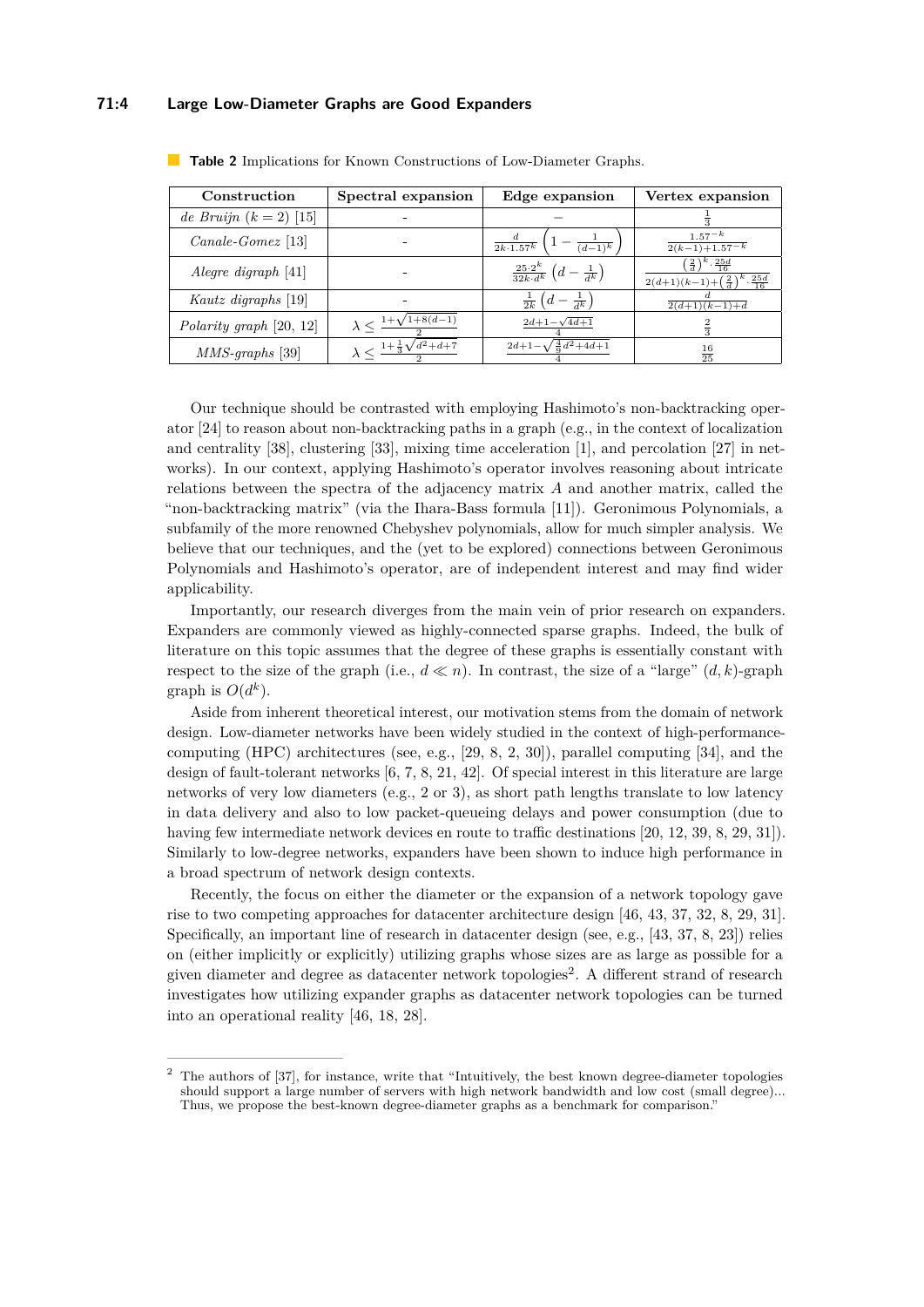Our results show that these two approaches are, in fact, inextricably intertwined; not only do expanders exhibit low (in fact, near-optimal) diameters [\[26\]](#page-13-0), but constructing large low-diameter datacenter networks effectively translates to constructing good expanders. Thus these two approaches to designing datacenter networks can essentially be regarded as one: the search for extremely strong expanders. Our results provide new expansion guarantees for a number of well-studied low-diameter networks, including MMS graphs [\[39\]](#page-13-3) (proposed for the context high-performance computing and datacenters, see *Slim Fly* [\[8\]](#page-12-12)), polarity graphs [\[20,](#page-12-1) [12\]](#page-12-2), Canale-Gomez graphs [\[13\]](#page-12-6), and more. See summary of the implications of our results for different graph constructions in Table [2.](#page-3-1) Our results for spectral expansion essentially match previously established results, thus generalizing and unifying prior construction-specific bounds.

Beyond the implications for network design, the study of low-diameter networks also pertains to other areas such as feedback registers [\[22,](#page-12-19) [35\]](#page-13-18) and decoders [\[14\]](#page-12-20).

## <span id="page-4-0"></span>**2 Preliminaries**

We provide below a brief exposition of graph expansion and the Moore Bound. We refer the reader to [\[26\]](#page-13-0) and [\[41\]](#page-13-2) for detailed expositions of these topics.

Let  $G = (V, E)$  be an undirected graph of size  $|V| = n$ . *G* is said to be *d*-regular if each of its vertices is of degree *d*, and of *diameter k* if the maximum distance between any two vertices in the graph is *k*. *d*-regular graphs of diameter *k* are denoted throughout the paper as (*d, k*)*-graphs*.

The combinatorial expansion of the graph reflects an isoperimetric view and is the minimal ratio between the boundary *∂S* of a set *S* and its cardinality. Different interpretations of *∂S* give rise to different notions of expansion.

The *edge expansion* of *G* is

$$
h_e(G) := \min_{|S| \le \frac{n}{2}} \frac{|e(S, S^c)|}{|S|}
$$

where  $e(S, S^c) := \{(u, v) \in E | u \in S, v \in S^c\}.$ The *vertex expansion* of *G* is

$$
\phi_V(G) = \min_{0 < |S| \le \frac{n}{2}} \frac{|N(S)|}{|S|}.
$$

where  $N(S) := \{v \in S^c | \quad \exists u \in S \text{ s.t. } (u, v) \in E\}$ .

We next define the algebraic (spectral) notion of expansion. Let *A* be the adjacency matrix of the graph. Since *A* is symmetric it is diagonalizable with respect to an orthonormal basis, and the corresponding eigenvalues are real, and so can be ordered as follows:

$$
\lambda_1 \geq \lambda_2 \geq \ldots \geq \lambda_n.
$$

The first eigenvalue of a *d*-regular graph satisfies  $\lambda_1 = d$  and has the all-ones vector  $\mathbf{1}_n$ as the associated eigenvector. Let  $\lambda(G) := \max\{|\lambda_2|, |\lambda_n|\}$ . A graph *G* is said to be an expander if  $\lambda(G)$  is bounded away from *d* by some constant [\[3\]](#page-12-21). The *algebraic expansion* (or spectral expansion) is then defined as  $d - \lambda(G)$ , termed the *spectral gap*<sup>[4](#page-4-2)</sup>. The larger the gap, the better the expansion.

<span id="page-4-1"></span><sup>3</sup> The definitions of edge and vertex expansion admit several variants, based on either the size of the cut or the type of the boundary (see [\[26\]](#page-13-0) for examples). While we adopt the most common of those, our results can be stated w.r.t. other variants as well.

<span id="page-4-2"></span><sup>&</sup>lt;sup>4</sup> We use the two-sided notion of spectral gap throughout the paper, as oppsed to  $d - \lambda_2$ .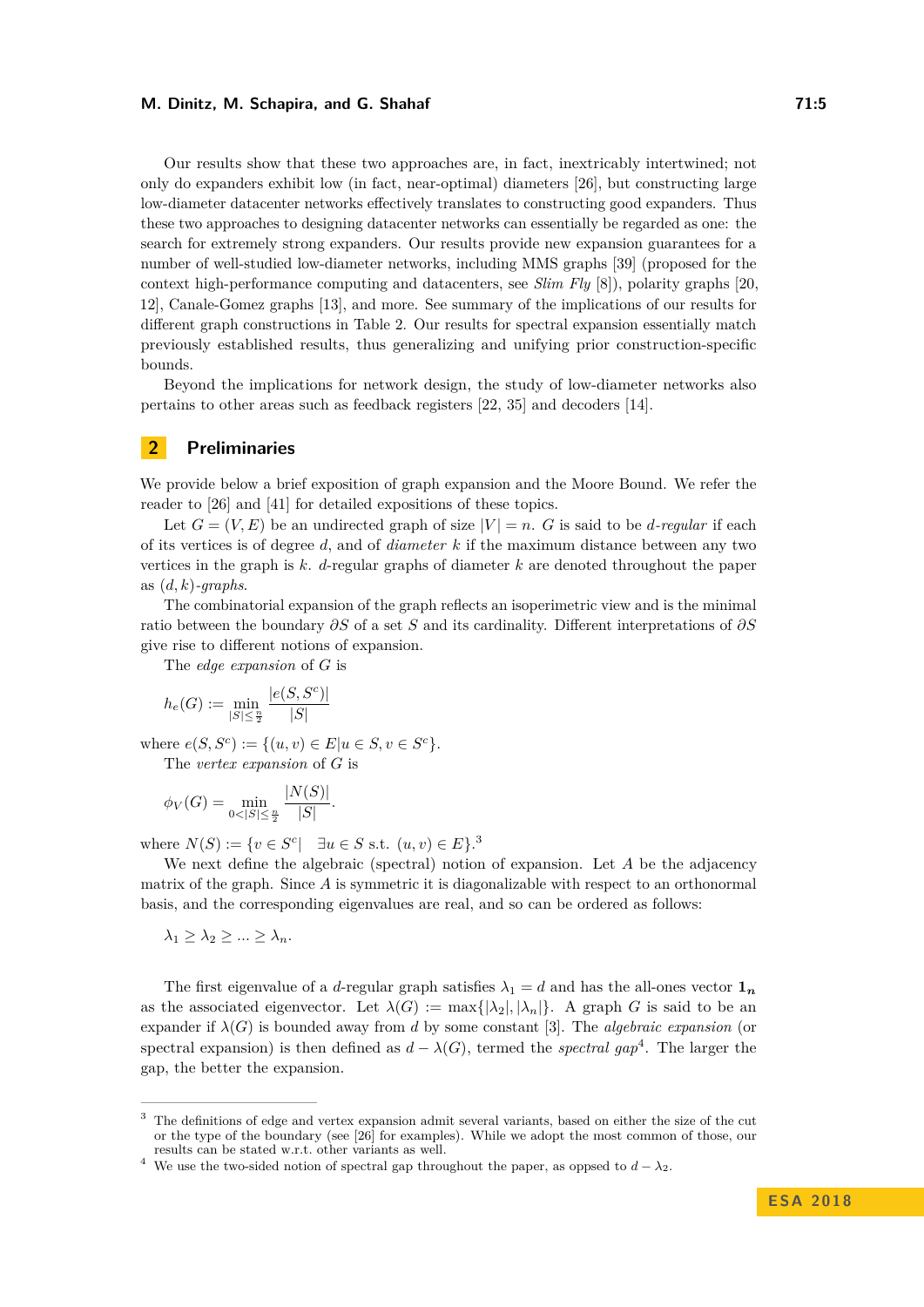#### **71:6 Large Low-Diameter Graphs are Good Expanders**

How large can a (*d, k*)-graph be? A straightforward upper bound is obtained by summation of the vertices according to their distance from a fixed vertex  $v_0 \in V$ . Let  $m_j$  denote the number of vertices at distance *j* from  $v_0$ . Note that  $m_0 = 1$  and  $m_1 = d$ . As vertices at distance  $j \geq 2$  must be adjacent to some vertex at distance  $j - 1$ , we have that  $m_j \leq$  $(d-1)m_{j-1}$ . A simple induction implies that  $m_j \leq d(d-1)^{j-1}$ . Now since the diameter is *k*, all vertices have distance at most *k* from  $v_0$ , and hence  $n \leq 1 + d + d(d-1) + d(d-1)^2 +$  $\dots + d(d-1)^{k-1}$ . We denote this expression, known as the *Moore Bound* of the graph, by

$$
\mu_{d,k} := 1 + d \sum_{i=0}^{k-1} (d-1)^i = \begin{cases} 2k+1 & \text{if } d = 2\\ 1 + d \cdot \frac{(d-1)^k - 1}{d-2} & \text{if } d > 2 \end{cases}
$$

### <span id="page-5-0"></span>**3 Diameter vs. Algebraic Expansion**

We establish below a relationship between the nontrivial eigenvalues of *A* and the distance of the graph from the Moore Bound. This relationship will enable us to prove a variety of bounds on the algebraic expansion of approximate-Moore graphs. This novel link relies on the following class of orthogonal polynomials: let  $P_0(x) = 1$ ,  $P_1(x) = x$ ,  $P_2(x) = x^2 - d$ , and for every  $t > 2$  define  $P_t(x)$  by the recurrence relation

$$
P_t(x) = xP_{t-1}(x) - (d-1)P_{t-2}(x).
$$

The significance of this class of polynomials, termed the *"Geronimus Polynomials"* [\[9,](#page-12-9) [44\]](#page-13-4), is reflected in the main technical theorem of this section:

<span id="page-5-1"></span>**Find 1.** Let G be  $(d, k)$ -graph of size *n*. Then, every nontrivial eigenvalue  $\lambda < d$  of *G satisfies*

$$
\left|\sum_{t=0}^{k} P_t(\lambda)\right| \leq \mu_{d,k} - n
$$

Before delving into the proof of Theorem [1,](#page-5-1) we discuss some of its implications. Theorem [1](#page-5-1) can be applied to provide meaningful guarantees regarding the spectral expansion of lowdiameter graphs whose sizes approach the Moore Bound. Constructing large graphs of very low diameter, e.g.,  $k = 2, 3$ , has received much attention from both a theoretical perspective (see, e.g.,  $[20, 12, 39]$  $[20, 12, 39]$  $[20, 12, 39]$  $[20, 12, 39]$  $[20, 12, 39]$ ) and a practical perspective (see, e.g.,  $[8, 29, 31]$  $[8, 29, 31]$  $[8, 29, 31]$  $[8, 29, 31]$  $[8, 29, 31]$ ). An immediate implication of Theorem [1](#page-5-1) is the following:

 $\triangleright$  **Theorem 2.** Let G be a d-regular graph of diameter  $k = 2$  and size *n*, then

$$
\lambda(G) \le \frac{1 + \sqrt{1 + 4(d^2 + d - n)}}{2}.
$$

**Proof.** Applying the Geronimus Polynomials  $P_t(\lambda)$  for  $0 \le t \le 2$  in Theorem [1](#page-5-1) yields

$$
|1 + \lambda + (\lambda^2 - d)| \le \mu_{d,2} - n = d^2 + 1 - n.
$$

The result follows from solving the quadratic inequality.

This theorem immediately bounds the algebraic expansion of polarity graphs [\[20,](#page-12-1) [12\]](#page-12-2) and MMS graphs [\[39\]](#page-13-3) claimed in Table [2,](#page-3-1) as both of these classes of graphs have diameter 2. What about graphs of diameter  $k > 2$ ? A more careful analysis of the Geronimus polynomials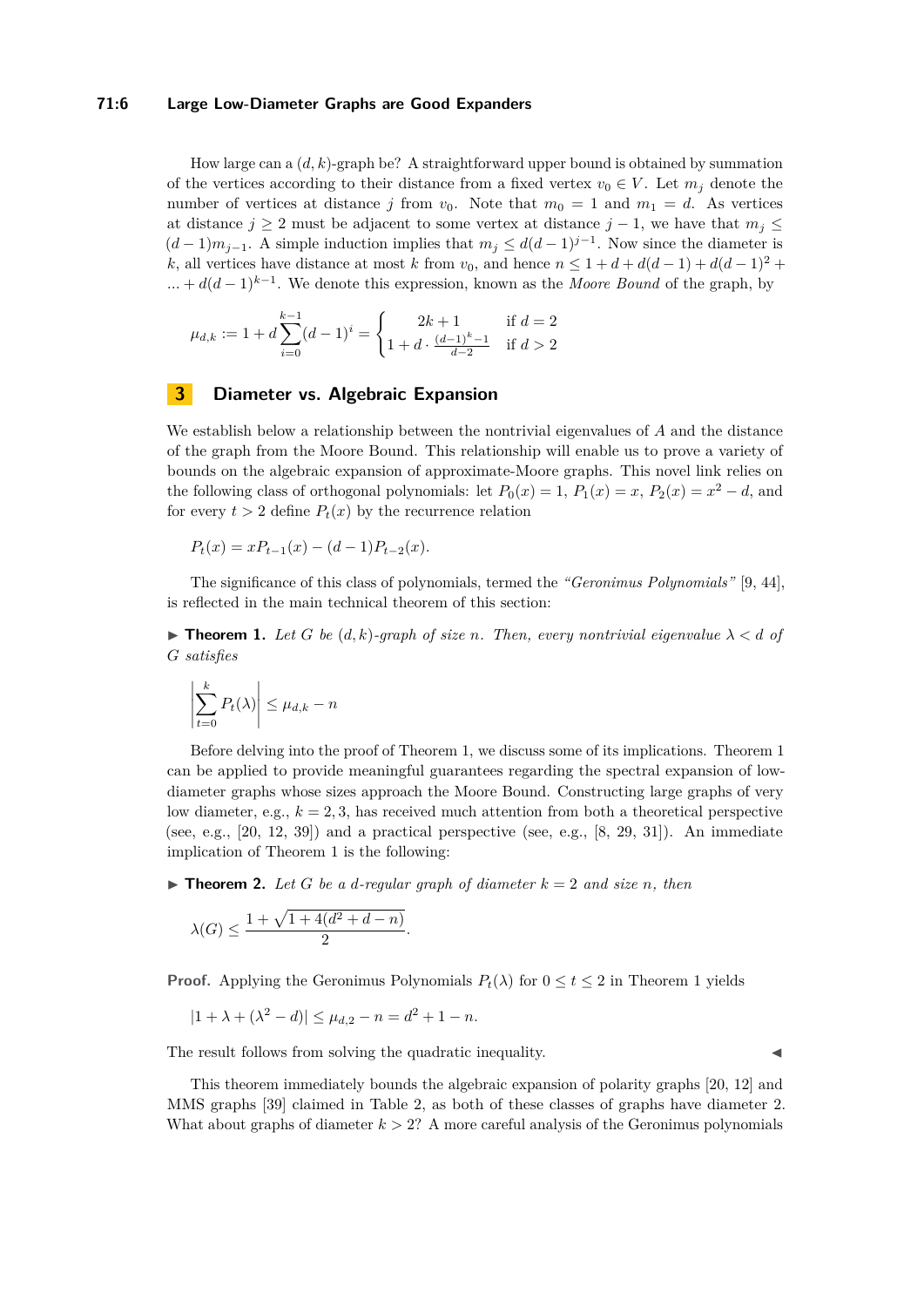for larger values of *k* allows us to use Theorem [1](#page-5-1) to prove two different expansion bounds. The first is an extremely strong expansion bound but requires the size of the graph to be additively close to the Moore bound, whereas the second allows a small multiplicative gap between the size and the Moore bound but establishes a weaker expansion guarantee.

<span id="page-6-0"></span>**► Theorem 3.** Let *G* be a  $(d, k)$ -graph of size  $n \geq \mu_{d,k} - O(d^{k/2})$ , for some constant  $k > 0$ . *Then*  $\lambda(G) = O(\sqrt{d}).$ 

Since any *d*-regular graph must satisfy  $\lambda(G) \geq$ √ *d* (see [\[26\]](#page-13-0) for details), Theorem [3](#page-6-0) implies that an additive approximation of  $O(d^{k/2})$  of the Moore Bound implies essentially optimal spectral properties.

<span id="page-6-1"></span>**► Theorem 4.** *Let G be a*  $(d, k)$ *-graph of size*  $n \geq (1 - \varepsilon)\mu_{d,k}$ *, for some constant*  $k > 0$ *.*  $Then \lambda(G) \leq O(\varepsilon^{1/k}) \cdot d.$ 

Delorme [\[41,](#page-13-2) [16,](#page-12-3) [17\]](#page-12-4) proved the existence of an infinite series of  $(d, k)$ -graphs whose sizes arbitrarily approach the Moore Bound for diameters  $k = 3$  and  $k = 5$ . Specifically, Delorme proved that  $\liminf_{d\to\infty} \frac{n_{d,k}}{d^k} = 1$ , for  $k = 3, 5$ , where  $n_{d,k}$  is the largest possible size of a  $(d, k)$ -graph. This means that for  $k = 3, 5$ , for any constant  $\varepsilon > 0$  there is some value d' such that for all  $d \geq d'$  there is a  $(d, k)$ -graph with at least  $(1 - \varepsilon)\mu_{d,k}$  vertices. Hence, Theorem [4](#page-6-1) implies that these graphs are good expanders.

Bollobás conjectured that  $(d, k)$ -graphs of size  $n \geq (1 - \varepsilon)d^k$  *always exist* for sufficiently large *d* and *k* [\[10\]](#page-12-8). Delorme's results may be perceived as supporting this conjecture. We point out that proving Bollobás' conjecture (or even extending Delorme's results to other specific values of *k* and *d*) would immediately imply, by Theorem [4,](#page-6-1) similar expansion guarantees. The remainder of this section is devoted to the proofs of Theorems [1,](#page-5-1) [3,](#page-6-0) and [4.](#page-6-1)

# **3.1 Bounding the nontrivial eigenvalues (proof of Theorem [1\)](#page-5-1)**

Our high-level approach to proving Theorem [1](#page-5-1) is the following: We aim to bound  $\lambda(G)$ , the second-largest eigenvalue (in absolute value) of the adjacency matrix *A*. We instead consider a different matrix *M*, obtained by employing the *Geronimus Polynomials* as operators over *A*. The combinatorial properties of this class of polynomials allow us to show that  $M\mathbf{1}_n = (\mu_{d,k} - n)\mathbf{1}_n$ . Applying the Perron-Frobenius Theorem asserts that this eigenvalue serves as a bound over the entire spectrum of *M*. We then utilize the algebraic relation between both matrices: Namely, we bound *A*'s nontrivial spectrum, using the fact that *M* shares the same eigenvectors as *A*, and that its eigenvalues may be derived from those of *A* via an operation of the Geronimus Polynomials. This will then imply Theorem [1.](#page-5-1)

<span id="page-6-2"></span>We begin with the known solution to the recurrence, formulated via a trigonometric expression that holds for all  $t > 0$  [\[45\]](#page-14-2):

$$
P_t(2\sqrt{d-1}\cos\theta) = (d-1)^{t/2-1}\frac{(d-1)\sin((t+1)\theta) - \sin((t-1)\theta)}{\sin\theta}
$$
 (1)

One can easily check that this identity applies for  $t = 1, 2$  and verify that the recurrence relation holds for  $t > 2$ . All roots of  $P_t$  are real and lie in the interval  $\left[-2\sqrt{d-1}, 2\sqrt{d-1}\right]$  [\[5,](#page-12-22) [36\]](#page-13-19).

Our framework applies the Geronimus Polynomials as operators over the adjacency matrix *A*. This method has several advantages: Algebraically, since *Pt*(*A*) is a linear combination of powers of *A*, each eigenvector *v* of *A* is an eigenvector of  $P_t(A)$  as well. Thus, the spectrum of  $P_t(A)$  is given by  $spec[P_t(A)] = {P_t(\lambda) | \lambda}$  is an eigenvalue of A. Viewed from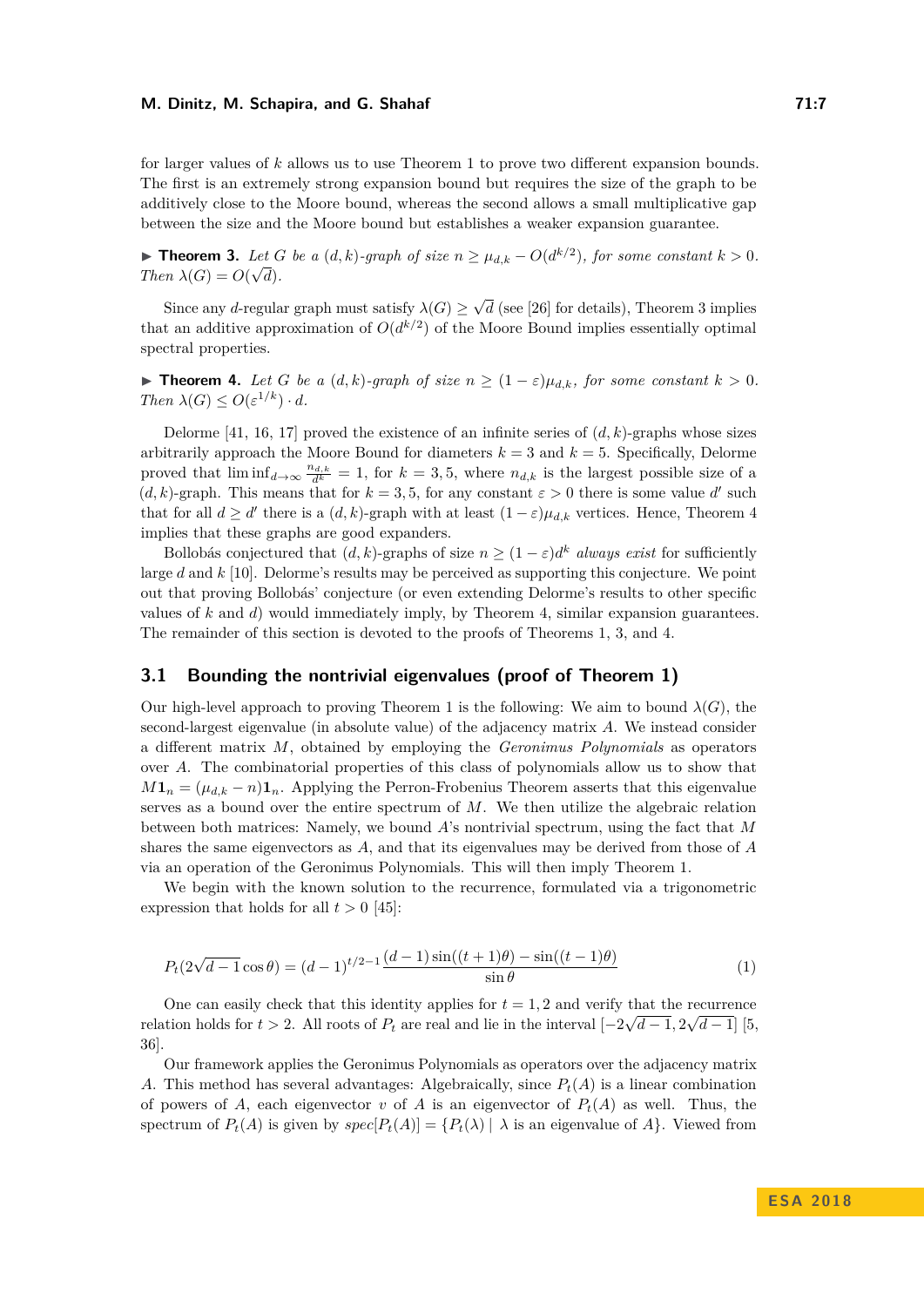#### **71:8 Large Low-Diameter Graphs are Good Expanders**

a combinatorial perspective, this operation allows us to dismiss backtracking paths from consideration. By *backtracking*, we refer to paths that traverse an edge in both directions consecutively. Note that a non-backtracking path need not be simple (a nontrivial cycle is a typical example of a non-backtracking yet non-simple path). The following claim states this observation formally. The proof is straightforward and is included for completeness.

<span id="page-7-0"></span> $\triangleright$  **Claim 5.** Let A be the adjacency matrix of a *d*-regular graph *G*. Then,  $P_t(A)$  is the  $n \times n$ *matrix in which the* (*u, v*)*'th entry equals the number of non-backtracking paths of length exactly t between u and v.*

**Proof.** We use induction on *t*. Note that  $P_0(A) = I$ ,  $P_1(A) = A$  and  $P_2(A) = A^2 - dI$ satisfy the claim. For the induction step, suppose that the claim holds for all Geronimus Polynomials of order strictly less than *t*. Consider the term  $A \cdot P_{t-1}(A)$ , which corresponds to paths of length *t* such that the first  $t-1$  hops on the path are non-backtracking. Note that reducible paths in this term are those paths that can only be reduced by eliminating their last two arcs and so there must be exactly  $(d-1)P_{t-2}(A)$  of them. Being the difference between those quantities, it follows that  $P_t(A) = A \cdot P_{t-1}(A) - (d-1)P_{t-2}(A)$  corresponds to the non-backtracking paths.

As a corollary, the entries of  $P_t(A)$  are non-negative for all  $t \geq 0$ . In addition, as  $d(d-1)^{t-1}$  is the number of non-backtracking paths of length  $t > 0$  starting from every  $v \in G$ , this quantity equals the sum of entries in every row of  $P_t(A)$ . Hence, Claim [5](#page-7-0) implies that  $P_t(A)\mathbf{1}_n = d(d-1)^{t-1}\mathbf{1}_n$ .

<span id="page-7-1"></span>Summing over the indices  $0 \le t \le k$ , yields

$$
\sum_{t=0}^{k} P_t(A) \mathbf{1}_n = \left( 1 + \sum_{t=1}^{k} d(d-1)^{t-1} \right) \mathbf{1}_n = \mu_{d,k} \cdot \mathbf{1}_n. \tag{2}
$$

We are now ready to prove Theorem [1:](#page-5-1)

**Proof.** (of Theorem [1\)](#page-5-1) Given Claim [5,](#page-7-0) the sum of matrices  $\sum_{t=0}^{k} P_t(A)$  corresponds to all non-backtracking paths of length at most *k*. Since *G* is of diameter *k*, this sum of matrices must consist of strictly positive entries, and can thus be represented as  $\sum_{t=0}^{k} P_t(A) = J + M$ , where *J* is the all ones matrix and *M* is non-negative. We now have  $M\mathbf{1}_n = \left(\sum_{t=0}^k P_t(A) - J\right)\mathbf{1}_n =$  $(\mu_{d,k} - n) \mathbf{1}_n$ , where the second equality is due to [\(2\)](#page-7-1).

Recall that *A* is symmetric and thus diagonalizable w.r.t. an orthogonal basis. Therefore, any eigenvector  $v \neq 1$ <sup>*n*</sup> must lie in  $(span{1n})^{\perp}$ . Since  $J1_n = n1$ <sup>*n*</sup> and  $rank(J) = 1$ , it follows that  $Jv = 0$ . Hence,  $Mv = \left(\sum_{t=0}^{k} P_t(A) - J\right)v = \sum_{t=0}^{k} P_t(A)v = \sum_{t=0}^{k} P_t(\lambda)v$ .

This implies in particular that

$$
spec(M) = \left\{ \sum_{t=0}^{k} P_t(\lambda) \mid \lambda \text{ is a nontrivial eigenvalue of } A \right\} \cup \{\mu_{d,k} - n\}.
$$

We now apply the Perron-Frobenius Theorem (see [\[40\]](#page-13-20)), which states that a non-negative matrix admits a non-negative eigenvector with a non-negative eigenvalue that is larger or equal, in absolute value, to all other eigenvalues. Now, since  $\mathbf{1}_n$  is the only non-negative eigenvector of *M*, we conclude that  $\mu_{d,k} - n$  is the leading eigenvalue of *M* and the claim follows.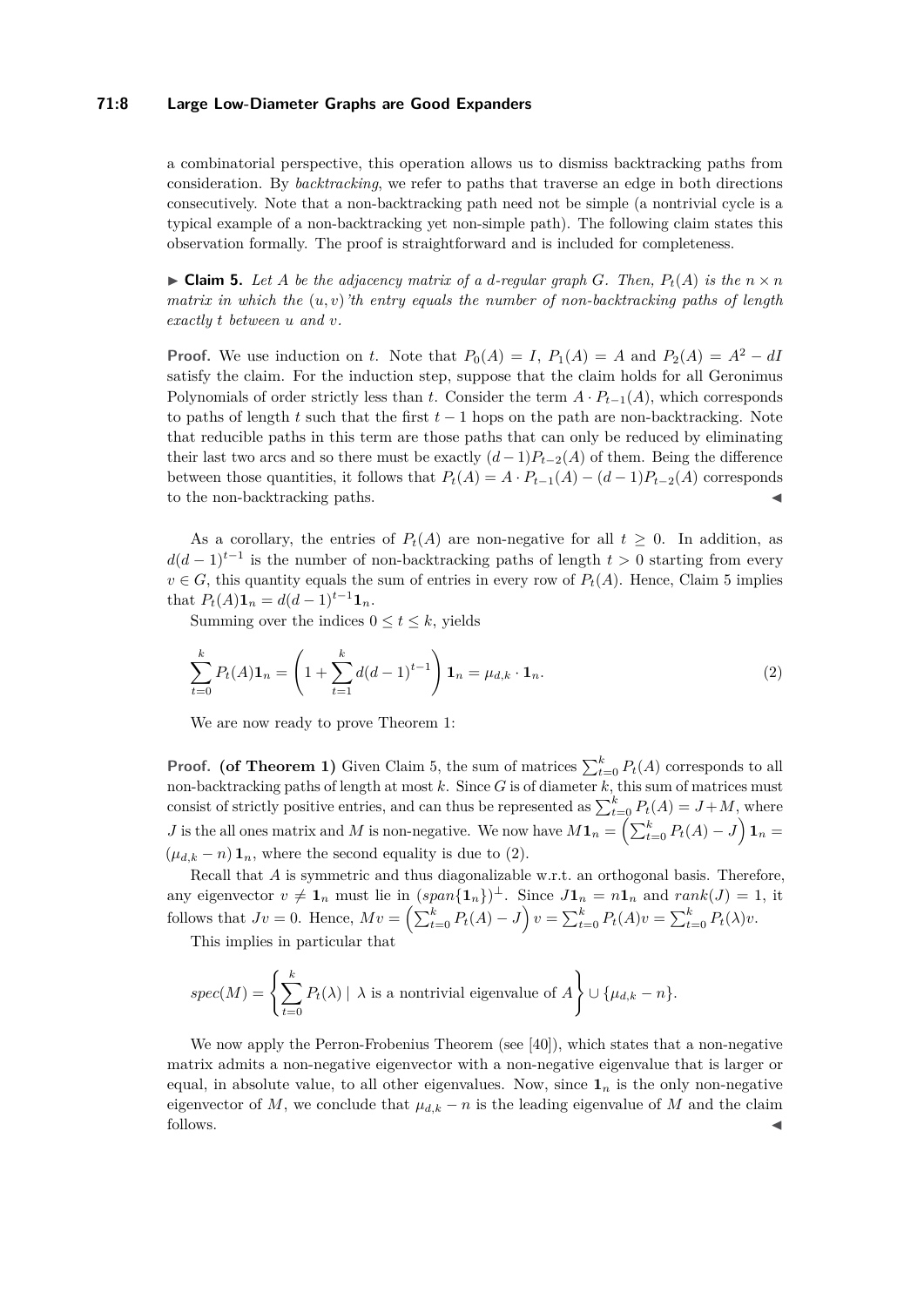# **3.2 Proof of Theorem [3](#page-6-0)**

Our proof of Theorem [3](#page-6-0) utilizes a careful asymptotic estimation of the Geronimus Polynomials' coefficients. When  $\lambda(G)$  is of order larger than  $\sqrt{d}$ , our analysis asserts that  $\left| \sum_{t=0}^{k} P_t(\lambda) \right|$  $|\frac{2t}{t} = 0 - \frac{1}{t}$ must be larger then  $O(d^{k/2})$  for some nontrivial eigenvalue  $\lambda$  of  $G$ , thus resulting in a contradiction to Theorem [1.](#page-5-1)

For our purposes, it will be beneficial to use the representation  $P_t(x) = \sum_{i=0}^t a_{t,i} x^i$ , where  $a_{t,i}$  is the *i*'th coefficient of the *t*'th Geronimous Polynomial. We note the following: (i)  $P_t$  is either odd or even<sup>[5](#page-8-0)</sup> for all  $t > 0$ , and the parity of  $P_t$  equals the parity of *t*. This can be shown either by induction using the recurrence relation, or straightforward from the solution  $(1)$ ; (ii) A comparison of the leading coefficients in the recurrence implies that  $a_{t,t} = a_{t-1,t-1}$ . Applying the boundary conditions  $(a_{1,1} = a_{0,0} = 1)$  yields  $a_{t,t} = 1$  for all *t* > 0; (iii) Setting  $\theta = \frac{\pi}{2}$  in [\(1\)](#page-6-2) yields  $a_{t,0} = d(d-1)^{t/2-1}(-1)^{t/2}$  whenever *t* is even.

The following easy-to-prove claim provides us with asymptotic estimates for the rest of the coefficients. Note that the  $\Theta(\cdot)$  notation is hiding factors of *t* (we will only use this claim only where *t* is constant).

► **Claim 6.** *Let*  $P_t(x) = \sum_{i=0}^t a_{t,i}x^i$  *denote the Geronimous polynomial of order t, then* 

$$
a_{t,i} = \begin{cases} (-1)^{\frac{t-i}{2}} \Theta\left(d^{\frac{t-i}{2}}\right) & \text{if } (t-i) \text{ is even} \\ 0 & \text{if } (t-i) \text{ is odd} \end{cases}
$$

*for all*  $0 \leq i \leq t$ *.* 

This immediately gives the next corollary, which is just a slightly easier to use formulation of  $P_t(x)$ .

<span id="page-8-1"></span>I **Corollary 7.** *The Geronimus Polynomial of order t can be written as*

$$
P_t(x) = \sum_{i=0}^{\lfloor \frac{t}{2} \rfloor} (-1)^i \cdot \Theta(d^i) \cdot x^{t-2i}.
$$

We are now ready to apply this machinery. The following lemma bounds the value of these polynomials on values which are "small".

<span id="page-8-2"></span>► **Claim 8.** *Let*  $\frac{1}{2} < \alpha \leq 1$ *, and let*  $|\lambda| = \Theta(d^{\alpha})$ *. Then*  $|P_t(\lambda)| = \Theta(d^{t\alpha})$ *.* 

**Proof.** We use induction on *t*. For  $t = 0$  we have that  $P_0(\lambda) = 1 = \Theta(d^{0\alpha})$ , and for  $t = 1$ we have that  $|P_1(\lambda)| = |\lambda| = |\Theta(d^{1\alpha})|$ . Assume that the claim holds for the Geronimus Polynomials of order less than *t*. Using Corollary [7,](#page-8-1) we now have

$$
P_t(\lambda) = \sum_{i=0}^{\lfloor \frac{t}{2} \rfloor} (-1)^i \Theta(d^i) \lambda^{t-2i} = \sum_{i=0}^{\lfloor \frac{t}{2} \rfloor} (-1)^i \Theta(d^i) \Theta(d^{\alpha(t-2i)}) = \sum_{i=0}^{\lfloor \frac{t}{2} \rfloor} (-1)^i \cdot \Theta(d^{t\alpha+i(1-2\alpha)}).
$$

Whenever  $\alpha > \frac{1}{2}$ , the absolute value of this equals  $\Theta(d^{t\alpha})$  as claimed.

**Proof.** (of Theorem [3\)](#page-6-0) Suppose that *A* obtains an eigenvalue  $\lambda = \Theta(d^{\alpha})$  for some  $\alpha > \frac{1}{2}$ . Then, applying Claim [8,](#page-8-2) we have:

$$
\left|\sum_{t=0}^{k} P_t(\lambda)\right| = \left|\sum_{t=0}^{k} \Theta(d^{t\alpha})v\right| = \Theta(d^{k\alpha})v
$$

<span id="page-8-0"></span><sup>5</sup> A polynomial  $q(x)$  is said to be even if  $q(x) = q(-x)$  and odd if  $q(-x) = -q(x)$ .

#### **E S A 2 0 1 8**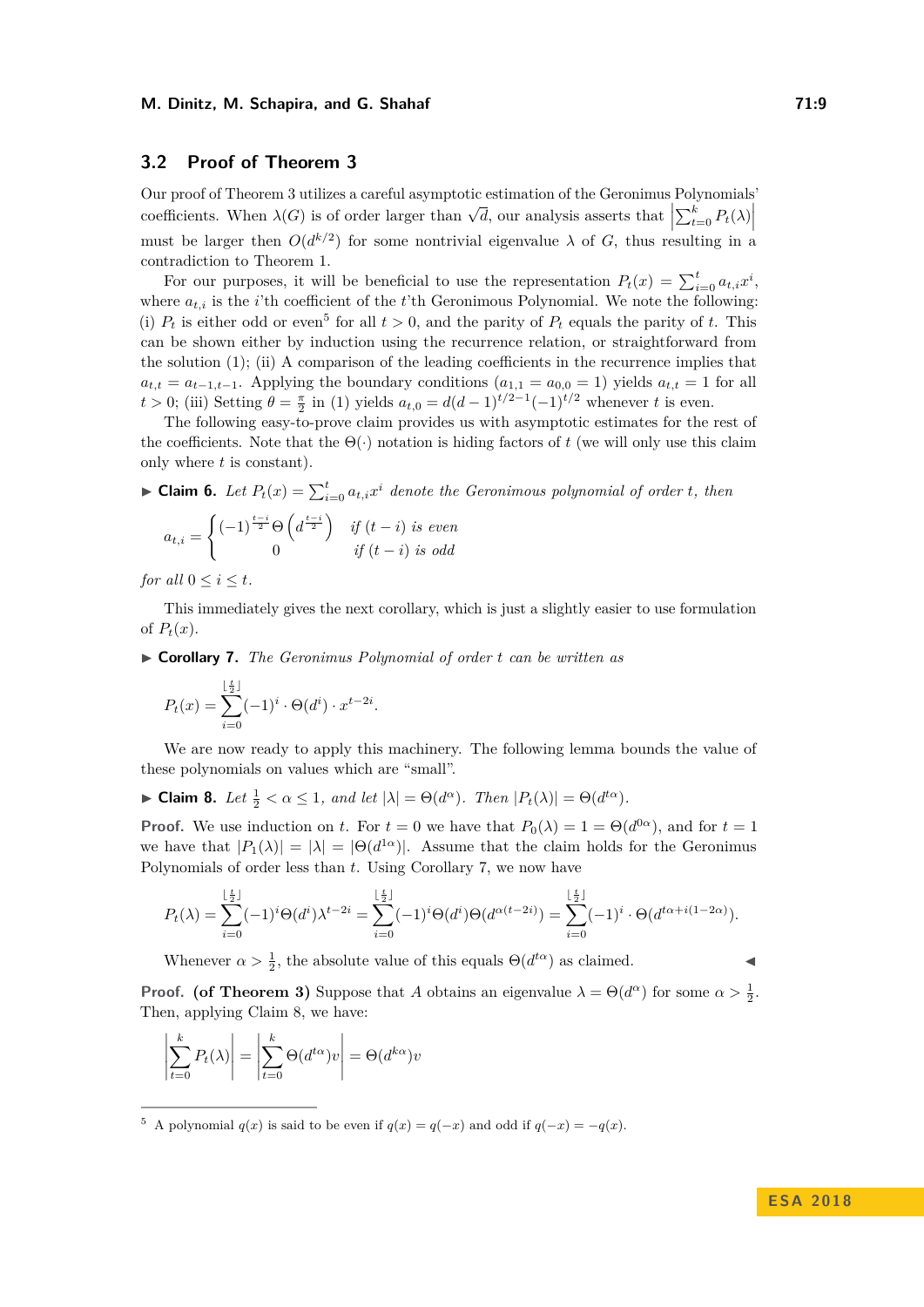#### **71:10 Large Low-Diameter Graphs are Good Expanders**

This expression, however, is upper bounded by  $\mu_{d,k} - n$  (by Theorem [1\)](#page-5-1), which is  $O(d^{k/2})$ by the assumption of the Theorem [3.](#page-6-0) We thus have

$$
|\Theta(d^{k\alpha})| \le \mu_{d,k} - n \le O(d^{k/2})
$$

and this is, of course, a contradiction to the assumption  $\alpha > \frac{1}{2}$ . We therefore conclude that  $\lambda = O(\sqrt{d}).$  $\overline{d}$ ).

## **3.3 Proof of Theorem [4](#page-6-1)**

The proof of Theorem [4](#page-6-1) relies on some of the ideas introduced in the proof of Theorem [3.](#page-6-0) Let  $\lambda$  be a nontrivial eigenvalue of *G*. We wish to show that  $|\lambda| \leq O(\varepsilon^{1/k})d$ . If  $|\lambda| \leq O(d^{2/3})$ then we are done. Suppose, then, that  $|\lambda| \ge \omega(d^{2/3})$ , and hence  $d = o(|\lambda|^{3/2})$ . Consider the sum  $\sum_{t=0}^{k} P_t(\lambda)$ . Corollary [7,](#page-8-1) and the discussion which showed that  $a_{t,t} = 1$ , imply that this sum is at least

$$
\left|\sum_{t=0}^k P_t(\lambda)\right| \ge |\lambda^k + \lambda^{k-1}| - \sum_{i=1}^{\lfloor k/2 \rfloor} \left(\Theta(d^i)|\lambda|^{k-2i} + \Theta(d^i)|\lambda|^{k-2i-1}\right)
$$
  

$$
\ge |\lambda^k + \lambda^{k-1}| - \sum_{i=1}^{\lfloor k/2 \rfloor} \left(\Theta(|\lambda|^{k-(i/2)}) + \Theta(|\lambda|^{k-1-(i/2)})\right) \ge \Theta(|\lambda^k|),
$$

where the second inequality follows from the assumption that  $|\lambda| \ge \omega(d^{2/3})$ .

When we plug this into Theorem [1,](#page-5-1) we get that  $\Theta(|\lambda^k|) \leq \mu_{d,k} - n \leq \varepsilon \mu_{d,k}$ . Since  $\mu_{d,k} \leq c d^k$  for some constant *c*, we get that  $c'|\lambda^k| \leq \varepsilon c d^k$  for some constants *c* and  $c'$ , and hence  $|\lambda| \leq \left(\frac{c}{c'}\right)^{1/k} \varepsilon^{1/k} d$ , proving the theorem.

# <span id="page-9-0"></span>**4 Diameter vs. Combinatorial Expansion**

We present below our results for combinatorial expansion. We first point out that applying the Cheeger inequality [\[26\]](#page-13-0) to our bounds on spectral expansion immediately implies bounds on combinatorial expansion. Specifically, the Cheeger inequality states that  $h_e(G) \geq \frac{d-\lambda_2}{2}$ . When combined with Theorems [3](#page-6-0) and [4,](#page-6-1) this yields the following bounds.

▶ **Theorem 9.** *Let G be a*  $(d,k)$  *graph with n vertices, for some constant*  $k > 0$ . *If n* ≥  $\mu_{d,k}$  − *O*( $d^{k/2}$ ) *then*  $h_e(G)$  ≥  $\frac{d-O(\sqrt{d})}{2}$  $\frac{\nu(\vee a)}{2}$ .

**Findment 10.** Let G be a  $(d, k)$  graph with *n* vertices, for some constant  $k > 0$ . If  $n \geq (1 - \varepsilon)\mu_{d,k}$  *then*  $h_e(G) \geq \frac{(1 - O(\varepsilon^{1/k}))d}{2}$  $\frac{\varepsilon^{(-)}(x)}{2}$ .

Observe that, since clearly  $d/2$  is an upper bound on  $h_e(G)$ , both of these bounds imply very high expansion guarantees when *n* is very close to the Moore Bound. However, when this is not so, e.g., when  $n = \mu_{d,k}/k$ , neither bound yields nontrivial expansion guarantees.

To provide stronger expansion guarantees for graphs that do not come very close (additively/ multiplicatively) to the Moore Bound, we analyze combinatorial expansion directly. We next present our bounds for edge and vertex expansion in undirected and directed graphs. We discuss the implications of these expansion bounds for known  $(d, k)$ -graph constructions in Table [2.](#page-3-1)

Our main result of this section is the following: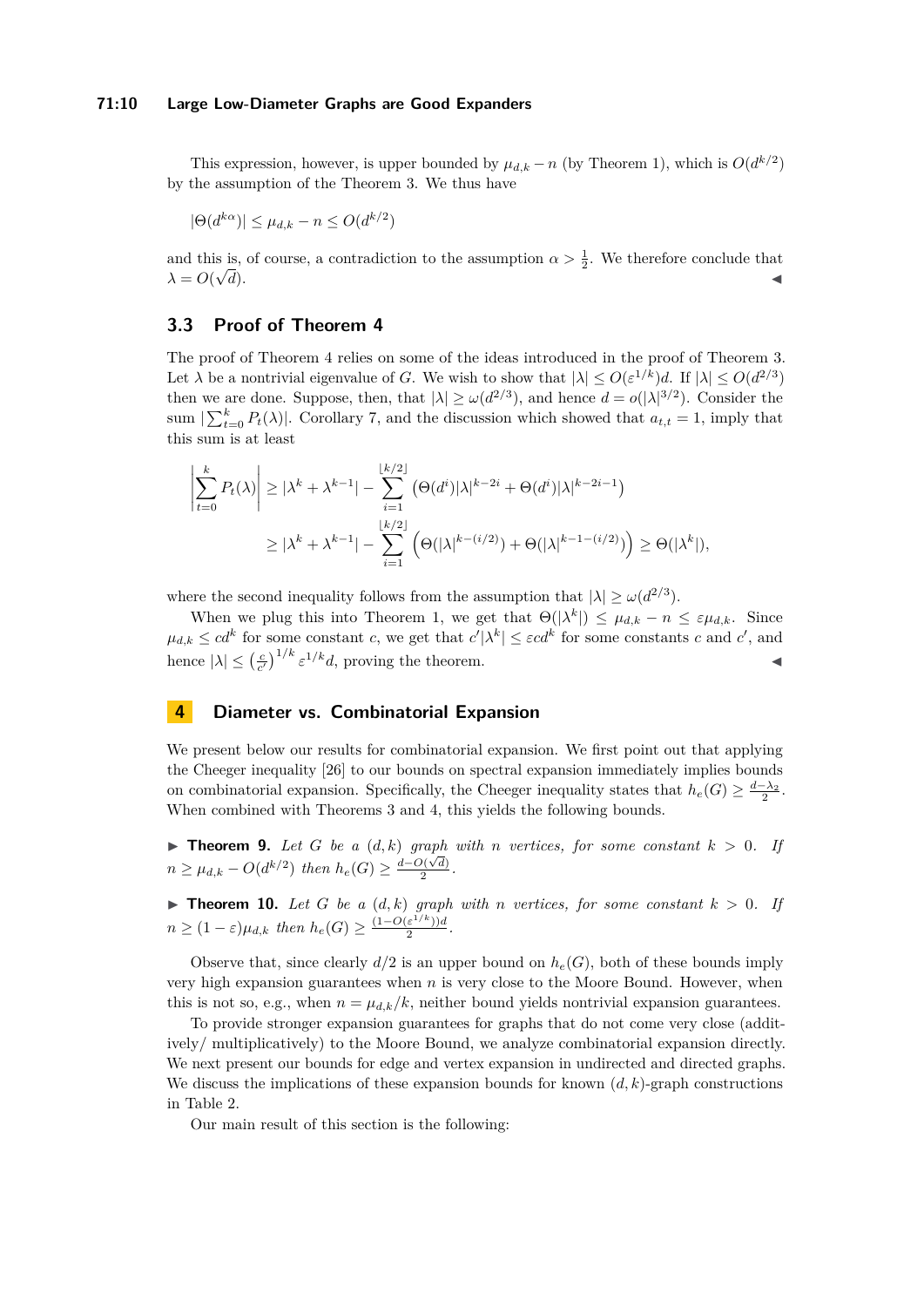<span id="page-10-0"></span> $\triangleright$  **Theorem 11.** Let  $G = (V, E)$  be a *d*-regular graph of size *n* and diameter  $k$ *.* If  $n = \alpha \cdot \mu_{d,k}$ , *then*

$$
h_e(G) \ge \frac{\alpha d}{2k} \cdot \left(1 - \frac{1}{(d-1)^k}\right) \quad \text{and} \quad \phi_V(G) \ge \frac{\alpha}{2(k-1) + \alpha}.
$$

Our proof of Theorem [11](#page-10-0) utilizes a counting argument. As the graph has diameter  $k$ , each pair of vertices on opposite sides of a cut must be connected via a path of length at most *k* that traverses the boundary. However, there is an upper bound, induced by the degree and diameter of the graph, on the number of such paths that traverse a given edge/vertex. A careful examination of the implications of these two limitations provides us with a lower bound on the size of the boundary.

**Proof.** (first part of Theorem [11\)](#page-10-0) Let  $(S, S^c)$  be a cut in the graph, and let  $|S| = s \leq \frac{n}{2}$ . As the diameter equals *k*, every pair of vertices that lie on both sides of the cut must be connected via a path of length at most *k*. We thus have  $s(n-s)$  such paths, each of which passes through some edge in the cut.

How many paths of length at most *k* include a given edge  $e \in E$ ? As *G* is *d*-regular, there are at most  $(d-1)^{l-1}$  paths of length *l* for which *e* is in the *i*'th position in the path. It follows that no more than  $l \cdot (d-1)^{l-1}$  paths of length *l* use a specific edge, hence the number of paths of length at most *k* that utilize a fixed edge is upper bounded by

$$
f_{d-1}(k) = \sum_{l=1}^{k} l \cdot (d-1)^{l-1}.
$$

Let us find a simpler formulation of  $f_{d-1}(k)$ . Integrating yields

$$
F_{d-1}(k) = \sum_{l=1}^{k} (d-1)^l = \frac{(d-1)^{k+1} - 1}{(d-1) - 1}.
$$

Differentiating brings us back to

$$
f_{d-1}(k) = \frac{(k+1)(d-1)^k(d-2) - [(d-1)^{k+1} - 1]}{(d-2)^2}
$$
  
 
$$
\leq \frac{(k+1)(d-1)^k(d-2) - (d-1)^k(d-2)}{(d-2)^2}
$$
  
 
$$
= \frac{k(d-1)^k}{(d-2)}
$$

Now,  $s(n-s)$  paths use the cut, and every edge in the cut can be a part of at most *f*<sub>*d*−1</sub>(*k*) paths. It follows that  $|e(S, S^c)| \geq \frac{s(n-s)}{f_{d-1}(k)}$  for every cut  $(S, S^c)$  in *G*. Hence, the cut that realizes  $h_e(G)$  satisfies

$$
h_e(G) = \frac{|e(S, S^c)|}{|S|} \ge \frac{s(n-s)(d-2)}{s \cdot k(d-1)^k} \ge \frac{n}{2} \cdot \frac{(d-2)}{k(d-1)^k}
$$
  
= 
$$
\frac{\alpha d \cdot ((d-1)^k - 1)}{2(d-2)} \cdot \frac{(d-2)}{k(d-1)^k}
$$
  
= 
$$
\frac{\alpha d}{2k} \cdot \left(1 - \frac{1}{(d-1)^k}\right).
$$

# **E S A 2 0 1 8**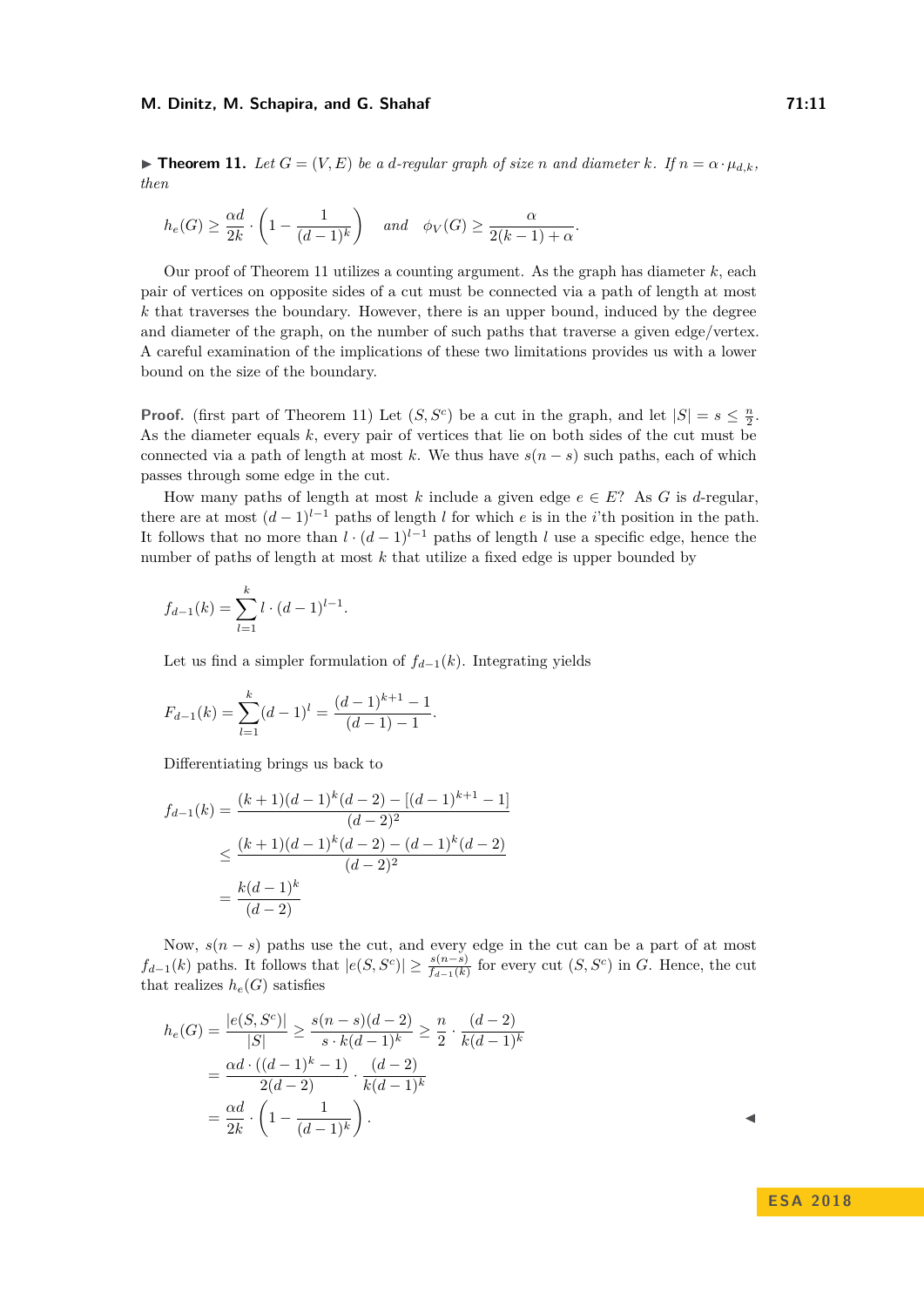#### **71:12 Large Low-Diameter Graphs are Good Expanders**

# **4.1 Directed graphs.**

We consider directed graphs next. We begin by introducing the relevant terminology and notation. We say that a directed graph (a.k.a. digraph)  $G = (V, E)$  is *d*-regular if both the out-degree and the in-degree of each vertex equals *d*. A cut in a digraph  $e(S, S^c) = \{(u, v) \in E | u \in S, v \in S^c\}$  is asymmetric, and consists of all edges directed from *S* to *S c* . The diameter is still defined as the maximal distance between two vertices, and the corresponding Moore Bound is only slightly different (as there are potentially *d <sup>i</sup>* vertices of distance *i* from a given vertex):  $\tilde{\mu}_{d,k} = \sum_{i=0}^{k} d^{i} = \frac{d^{k+1}-1}{d-1}$ .

The following result is the directed analogue of Theorem [11:](#page-10-0)

**Figure 12.** *Let G be a d-regular, k-diameter directed graph of size*  $n = \alpha \cdot \tilde{\mu}_{d,k}$ *, then* 

*.*

$$
h(G) \ge \frac{\alpha}{2k} \left( d - \frac{1}{d^k} \right) \quad \text{and} \quad \phi_V(G) \ge \frac{\alpha \cdot d}{2(d+1)(k-1) + \alpha \cdot d}
$$

Much research on constructing low-diameter graphs focuses on diameters 2 and 3 (see, e.g., [\[41,](#page-13-2) [20,](#page-12-1) [39\]](#page-13-3)). Graphs of very low diameter are particularly important from a practical perspective [\[8,](#page-12-12) [29,](#page-13-9) [31\]](#page-13-13). The following theorems improve upon our results for the edge expansion and vertex expansion of (*d, k*)-graphs.

**Findment 13.** Let  $G = (V, E)$  be an undirected  $(d, 2)$ -graph of size  $n = \alpha \cdot d^2$ . Then

*.*

$$
h_e(G) \ge \frac{2d+1 - \sqrt{4(1-\alpha)d^2 + 4d + 1}}{4}
$$

**Find 14.** *Let*  $G = (V, E)$  *be an undirected*  $(d, 2)$ *-graph of size*  $n = \alpha \cdot d^2$ *. Then*  $\phi_V(G) \geq \frac{2\alpha}{2\alpha+1}$ .

We can extend our analysis to graphs of diameter 3, yielding the following theorem.

► **Theorem 15.** Let  $G = (V, E)$  be a  $(d, 3)$ -graph of size  $n = \alpha \cdot d^3$ , then  $\phi_V(G) \geq \frac{\alpha}{\alpha+1}$ .

# **5 Conclusion and Open Questions**

We revisited the classical question of relating the expansion and the diameter of graphs and showed that not only do good expanders exhibit low diameter but the converse is also, in some sense, true. We also discussed the implications of our results for constructions from the rich body literature on low-diameter graphs. We leave the reader with many interesting open questions, including: (1) **Tightening the gaps.** An obvious open question is improving upon our lower bounds and establishing upper bounds on the expansion of fixed-diameter graph constructions. (2) **Benchmarking against the optimal (largest possible)** (*d, k*) **graph.** We used the Moore Bound as a benchmark. Another approach would be to compare against the size of the largest possible  $(d, k)$ -graph. (3) **Geronimus Polynomials vs. Hashimoto's non-backtracking operator.** The operation of the Geronimus Polynomials over the adjacency matrix of the graph offers a new perspective on its non-backtracking paths (as established in Lemma [5\)](#page-7-0). This suggests a non-trivial relation between these polynomials and Hashimoto's non-backtracking operator, which we believe is of independent interest and may find wider applicability.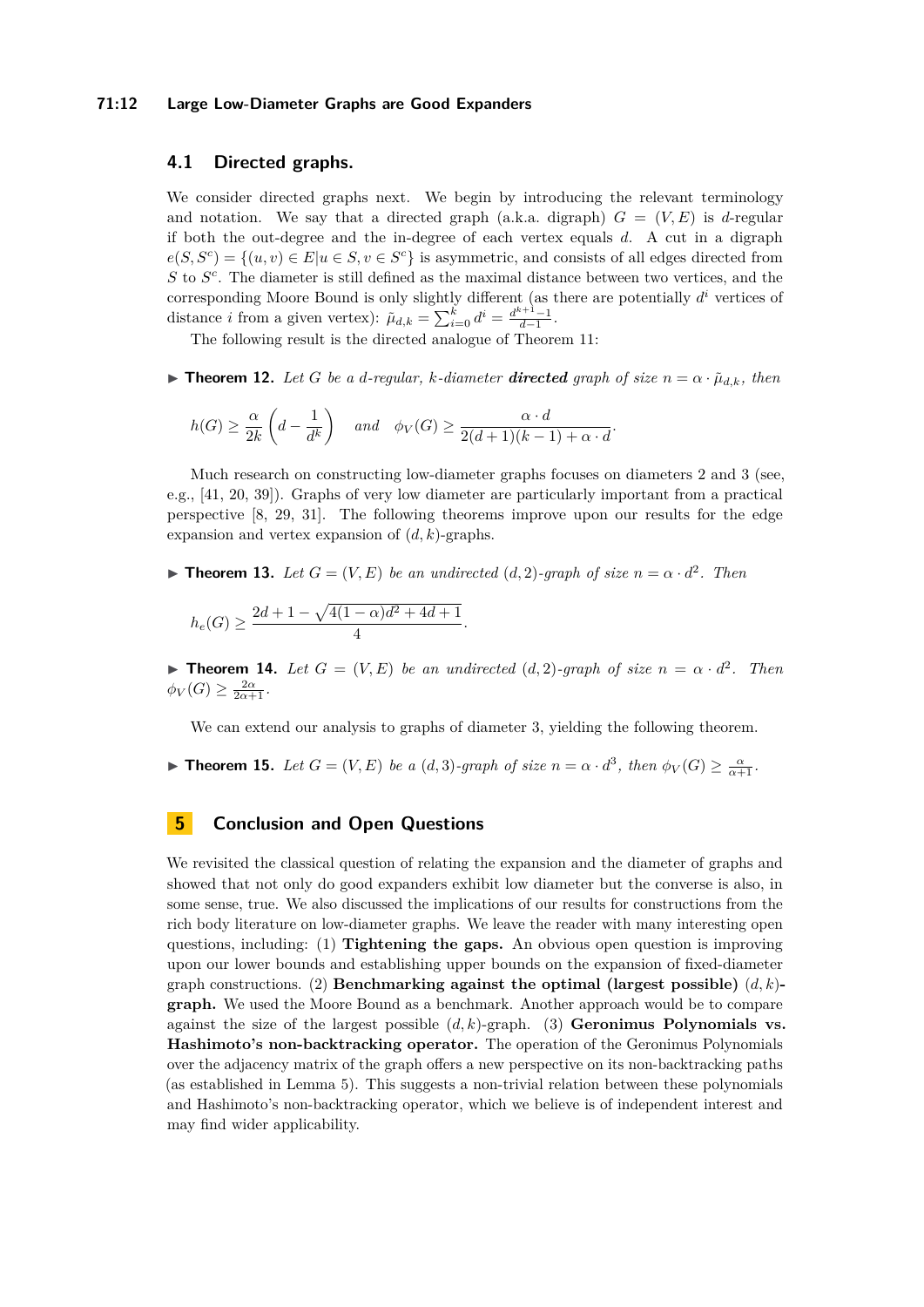#### **References**

- <span id="page-12-10"></span>**1** Noga Alon, Itai Benjamini, Eyal Lubetzky, and Sasha Sodin. Non-backtracking random walks mix faster. *Communications in Contemporary Mathematics*, 9(04):585–603, 2007.
- <span id="page-12-13"></span>**2** Baba Arimilli, Ravi Arimilli, Vicente Chung, Scott Clark, Wolfgang Denzel, Ben Drerup, Torsten Hoefler, Jody Joyner, Jerry Lewis, Jian Li, et al. The percs high-performance interconnect. In *High Performance Interconnects (HOTI), 2010 IEEE 18th Annual Symposium on*, pages 75–82. IEEE, 2010.
- <span id="page-12-21"></span>**3** Sanjeev Arora and Boaz Barak. *Computational complexity: a modern approach*. Cambridge University Press, 2009.
- <span id="page-12-0"></span>**4** Eiichi Bannai and Tatsuro Ito. Regular graphs with excess one. *Discrete Mathematics*, 37(2):147–158, 1981.
- <span id="page-12-22"></span>**5** Yair Bartal, Nathan Linial, Manor Mendel, and Assaf Naor. On metric ramsey-type phenomena. In *Proceedings of the thirty-fifth annual ACM symposium on Theory of computing*, pages 463–472. ACM, 2003.
- <span id="page-12-14"></span>**6** J-C Bermond, Nathalie Homobono, and Claudine Peyrat. Large fault-tolerant interconnection networks. *Graphs and Combinatorics*, 5(1):107–123, 1989.
- <span id="page-12-15"></span>**7** Jean-Claude Bermond. De bruijn and kautz networks: a competitor for the hypercube? *Hypercube and distributed computers*, pages 279–293, 1989.
- <span id="page-12-12"></span>**8** Maciej Besta and Torsten Hoefler. Slim fly: A cost effective low-diameter network topology. In *Proceedings of the International Conference for High Performance Computing, Networking, Storage and Analysis*, pages 348–359. IEEE Press, 2014.
- <span id="page-12-9"></span>**9** Norman Biggs. *Algebraic graph theory*. Cambridge university press, 1993.
- <span id="page-12-8"></span>**10** B Bollobás. *Extremal Graph Theory*. Dover Publications, 1978.
- <span id="page-12-11"></span>**11** C Bordenave. A new proof of friedman's second eigenvalue theorem and its extension to random lifts. *Preprint, available at https://arxiv.org/abs/1502.04482*, 2015.
- <span id="page-12-2"></span>**12** William G Brown. On graphs that do not contain a thomsen graph. *Canad. Math. Bull*, 9(2):1–2, 1966.
- <span id="page-12-6"></span>**13** Eduardo A Canale and José Gómez. Asymptotically large (*δ*, d)-graphs. *Discrete applied mathematics*, 152(1):89–108, 2005.
- <span id="page-12-20"></span>**14** Oliver Collins, Sam Dolinar, Robert McEliece, and Fabrizio Pollara. A vlsi decomposition of the de bruijn graph. *Journal of the ACM (JACM)*, 39(4):931–948, 1992.
- <span id="page-12-5"></span>**15** DG De Bruijn. A combinatorial problem, koninklijke nederlandsche academie van wetenschappen et amsterdam. *Proceedings Qt the Section gt Sciences*, 49:27, 1946.
- <span id="page-12-3"></span>**16** Charles Delorme. Grands graphes de degré et diametre donnés. *European Journal of Combinatorics*, 6(4):291–302, 1985.
- <span id="page-12-4"></span>**17** Charles Delorme. Large bipartite graphs with given degree and diameter. *Journal of graph theory*, 9(3):325–334, 1985.
- <span id="page-12-18"></span>**18** Michael Dinitz, Michael Schapira, and Asaf Valadarsky. Explicit expanding expanders. *Algorithmica*, pages 1–21, 2016. [doi:10.1007/s00453-016-0269-x](http://dx.doi.org/10.1007/s00453-016-0269-x).
- <span id="page-12-7"></span>**19** Bernard Elspas, William H Kautz, and James Turner. Theory of cellular logic networks and machines. Technical report, DTIC Document, 1968.
- <span id="page-12-1"></span>**20** Paul Erdos, Alfréd Rényi, and VT Sós. On a problem in the theory of graphs. *Publ. Math. Inst. Hungar. Acad. Sci*, 7:215–235, 1962.
- <span id="page-12-16"></span>**21** A-H Esfahanian and S. Louis Hakimi. Fault-tolerant routing in de bruijn comrnunication networks. *IEEE Transactions on Computers*, 100(9):777–788, 1985.
- <span id="page-12-19"></span>**22** Harold Fredricksen. A survey of full length nonlinear shift register cycle algorithms. *SIAM review*, 24(2):195–221, 1982.
- <span id="page-12-17"></span>**23** D. Guo, T. Chen, D. Li, M. Li, Y. Liu, and G. Chen. Expandable and cost-effective network structures for data centers using dual-port servers. *IEEE Transactions on Computers*, 62(7):1303–1317, July 2013. [doi:10.1109/TC.2012.90](http://dx.doi.org/10.1109/TC.2012.90).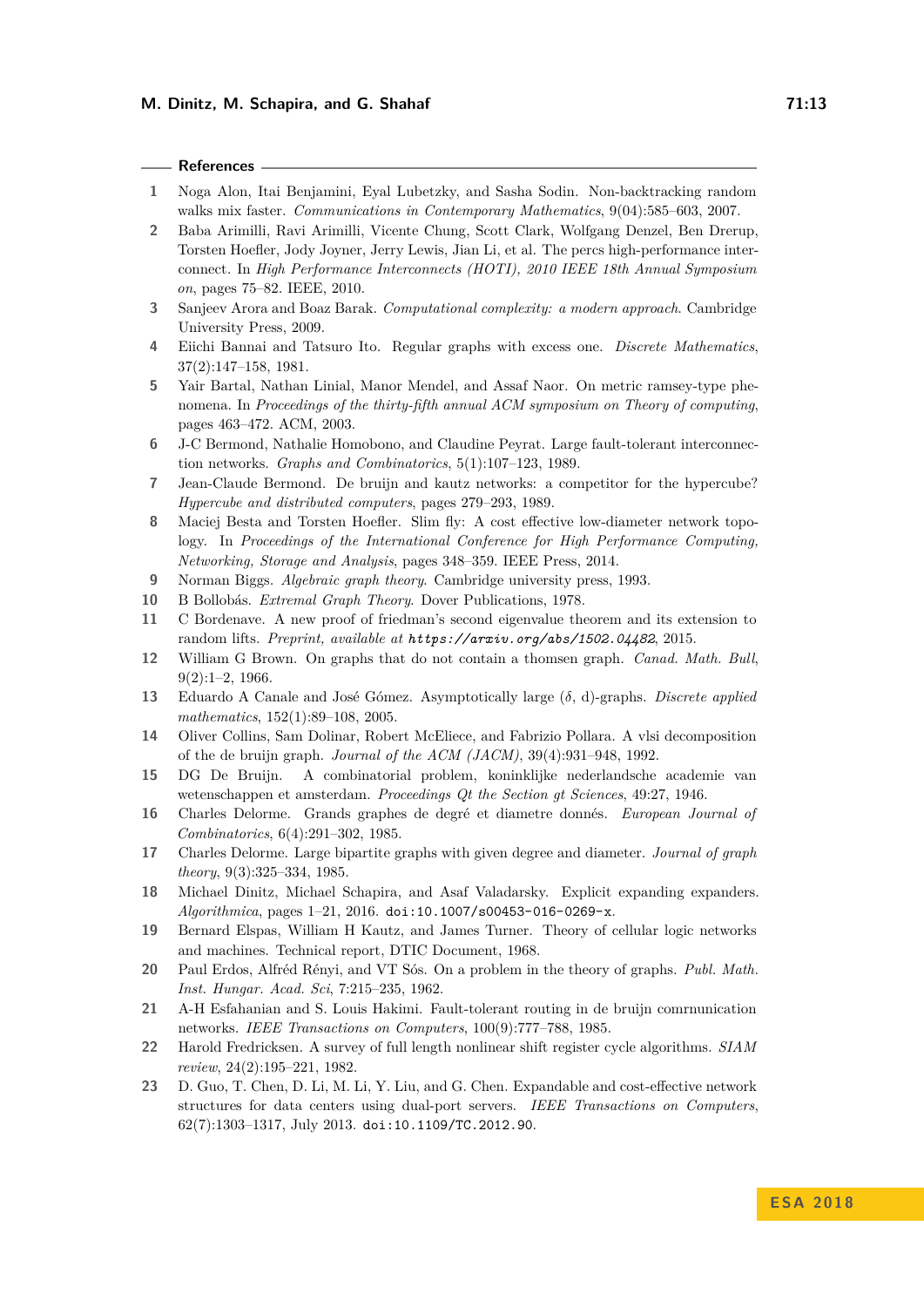### **71:14 Large Low-Diameter Graphs are Good Expanders**

- <span id="page-13-5"></span>**24** Ki-ichiro Hashimoto. Zeta functions of finite graphs and representations of p-adic groups. *Automorphic forms and geometry of arithmetic varieties.*, pages 211–280, 1989.
- <span id="page-13-1"></span>**25** Alan J Hoffman and Robert R Singleton. On moore graphs with diameters 2 and 3. *IBM Journal of Research and Development*, 4(5):497–504, 1960.
- <span id="page-13-0"></span>**26** Shlomo Hoory, Nathan Linial, and Avi Wigderson. Expander graphs and their applications. *Bulletin of the American Mathematical Society*, 43(4):439–561, 2006.
- <span id="page-13-8"></span>**27** Brian Karrer, Mark EJ Newman, and Lenka Zdeborová. Percolation on sparse networks. *Physical review letters*, 113(20):208702, 2014.
- <span id="page-13-17"></span>**28** Simon Kassing, Asaf Valadarsky, Gal Shahaf, Michael Schapira, and Ankit Singla. Beyond fat-trees without antennae, mirrors, and disco-balls. In *Proceedings of the Conference of the ACM Special Interest Group on Data Communication*, pages 281–294. ACM, 2017.
- <span id="page-13-9"></span>**29** John Kim, Wiliam J Dally, Steve Scott, and Dennis Abts. Technology-driven, highlyscalable dragonfly topology. In *ACM SIGARCH Computer Architecture News*, volume 36, pages 77–88. IEEE Computer Society, 2008.
- <span id="page-13-10"></span>**30** John Kim, William J Dally, and Dennis Abts. Flattened butterfly: a cost-efficient topology for high-radix networks. In *ACM SIGARCH Computer Architecture News*, volume 35, pages 126–137. ACM, 2007.
- <span id="page-13-13"></span>**31** John Kim, William J Dally, Steve Scott, and Dennis Abts. Cost-efficient dragonfly topology for large-scale systems. In *Optical Fiber Communication Conference*, page OTuI2. Optical Society of America, 2009.
- <span id="page-13-16"></span>**32** Michihiro Koibuchi, Hiroki Matsutani, Hideharu Amano, D Frank Hsu, and Henri Casanova. A case for random shortcut topologies for hpc interconnects. In *Computer Architecture (ISCA), 2012 39th Annual International Symposium on*, pages 177–188. IEEE, 2012.
- <span id="page-13-7"></span>**33** Florent Krzakala, Cristopher Moore, Elchanan Mossel, Joe Neeman, Allan Sly, Lenka Zdeborová, and Pan Zhang. Spectral redemption in clustering sparse networks. *Proceedings of the National Academy of Sciences*, 110(52):20935–20940, 2013.
- <span id="page-13-11"></span>**34** F Thomson Leighton. *Introduction to parallel algorithms and architectures: Arrays· trees· hypercubes*. Elsevier, 2014.
- <span id="page-13-18"></span>**35** Abraham Lempel. On a homomorphism of the de bruijn graph and its applications to the design of feedback shift registers. *IEEE Transactions on Computers*, 100(12):1204–1209, 1970.
- <span id="page-13-19"></span>**36** Nathan Linial, Avner Magen, and Assaf Naor. Girth and euclidean distortion. *Geometric & Functional Analysis GAFA*, 12(2):380–394, 2002.
- <span id="page-13-15"></span>**37** Ankit Singla Chi-Yao Hong Lucian and Popa Brighten Godfrey. Jellyfish: Networking data centers randomly. *CoRR*, abs/1110.1687, 2011. URL: <http://arxiv.org/abs/1110.1687>.
- <span id="page-13-6"></span>**38** Travis Martin, Xiao Zhang, and MEJ Newman. Localization and centrality in networks. *Physical Review E*, 90(5):052808, 2014.
- <span id="page-13-3"></span>**39** Brendan D McKay, Mirka Miller, and Jozef Širáň. A note on large graphs of diameter two and given maximum degree. *Journal of Combinatorial Theory, Series B*, 74(1):110–118, 1998.
- <span id="page-13-20"></span>**40** Carl D Meyer. *Matrix analysis and applied linear algebra*, volume 2. Siam, 2000.
- <span id="page-13-2"></span>**41** Mirka Miller and Jozef Širán. Moore graphs and beyond: A survey of the degree/diameter problem. *Electronic Journal of Combinatorics*, 61:1–63, 2005.
- <span id="page-13-12"></span>**42** Dhiraj K Pradhan. Fault-tolerant multiprocessor link and bus network architectures. *IEEE Trans. Comput.;(United States)*, 100, 1985.
- <span id="page-13-14"></span>**43** Ankit Singla, P Brighten Godfrey, and Alexandra Kolla. High throughput data center topology design. In *11th USENIX Symposium on Networked Systems Design and Implementation (NSDI 14)*, pages 29–41, 2014.
- <span id="page-13-4"></span>**44** Patrick Solé. The second eigenvalue of regular graphs of given girth. *Journal of Combinatorial Theory, Series B*, 56(2):239–249, 1992.